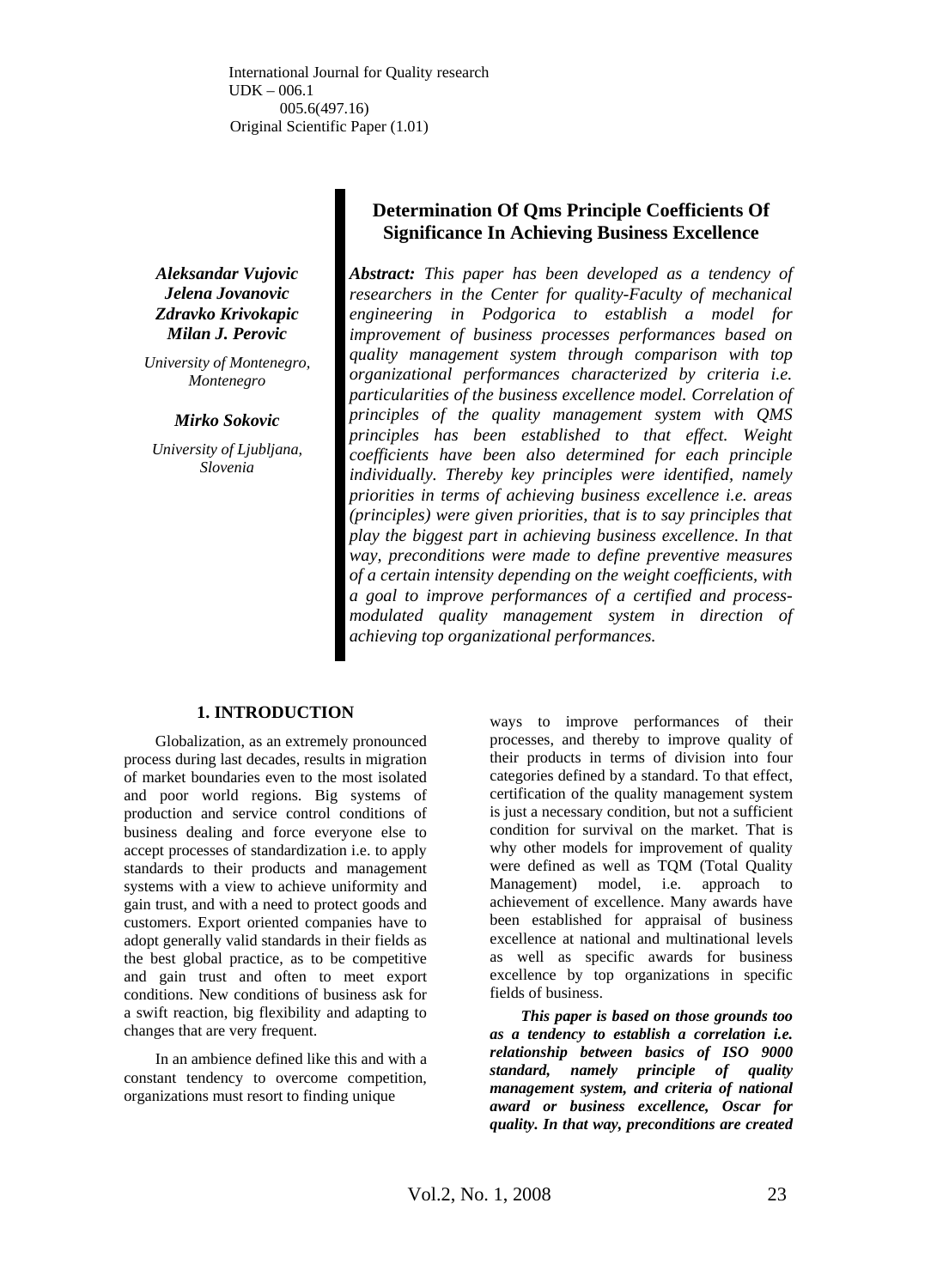

*to define measures of preventive character that should be acted upon areas in the quality management system. That is an approach according to which weight coefficients are defined for every principle of quality management system in relation to achievement of business excellence and* 

# **2. QUALITY MANAGEMENT SYSTEM, TQM AND BUSINESS EXCELLENCE AS A GUARANTEE OF IMPROVEMENT OF ORGANIZATIONAL PERFORMANCES**

There are numerous studies that deal with research of benefits and disadvantages in systems with implemented quality management system. Premises on insignificance of the system of quality regarding improvement of performance are based on allegations that by that system, procedures are over-emphasized through excessive care of implementation or non-coverage by procedures, and real quality is neglected [1,2,3]. Lack of optimistic premises, but not fully pessimistic either, in terms of influence that ISO 9001 implementation has on organizational performances was represented also within [4,5,6,7] and is mostly based on negative influence of excessive procedures. These negative premises on influence of ISO 9001 on organizational performances are cited just for arousal of scientific research spirit and to point to pessimistic premises of certain authors regarding efficiency of QMS.

However, most researches point to real benefits of ISO 9001 implementation, contrary to those who claim that the price of implementation and maintenance of QMS is bigger than profits realized by it [8,9]. Authors [10,11,12] agree with these premises, and they observe benefits from ISO 9001 mostly in the part of defect management. In order to meet requirements of this paper, we point to significance that ISO 9001 has for company performances and favor the approach of significance of ISO 9001 for the improvement of organizational performances.

There are pessimistic premises in the literature regarding TQM model, about the influence of this model on improvement of organizational performances, as well as it is the *thereby clearly identifies significance of the principle. Thereby are also identified areas (principles) by priorities in terms of achievement of business excellence. It alone results in indicators for definition of preventive action intensity in accordance with quantity of the weight coefficient.* 

case with ISO 9001 model. Such premises point to its inapplicability, and therefore, in this paper and in an idea of association of ISO 9001 and the model of business excellence in direction of improvement, comparison with performances of organizations that are winners of the award for excellence as a measure of level of TQM implementation, was also pointless. Therefore the author has chosen to indicate here pessimistic attitudes and to promote optimistic premises through review and analysis of literary sources related to that subject.

Premises that point to inefficiency of TQM strategy with a view to improvement of organizational performances are mostly based on assertions that this concept creates bureaucracy and egoism in organizational structure. [13,14] Include premises that TQM has no efficiency regarding organizational performances. This premises are accompanied by researchers that indicate how it is very hard or almost impossible to establish a relation between TQM and organizational values and believe that such a relation is unreal [15,16].

There are many studies that indicate how TQM model implemented into organizational management is not just effective but also efficient even in terms of financial results of the organization [17,18,19,20,21]. Researchers [22] agree with that observation and emphasize that main reason for participation in the award of quality are initiations of actions for improvement of organizational performances.

Besides different aspects of observation of these two models, even those that are pessimistic about the relationship, the most common attitude is that the new version of a standard, strictly oriented towards process management model, leads a system towards TQM and Business excellence with a lot of hope [23]. Likewise, it is considered that relationship and dependencies between TQM model and ISO 9000 model are very poorly described and studied. That is the reason why it is very hard and uncertain for many companies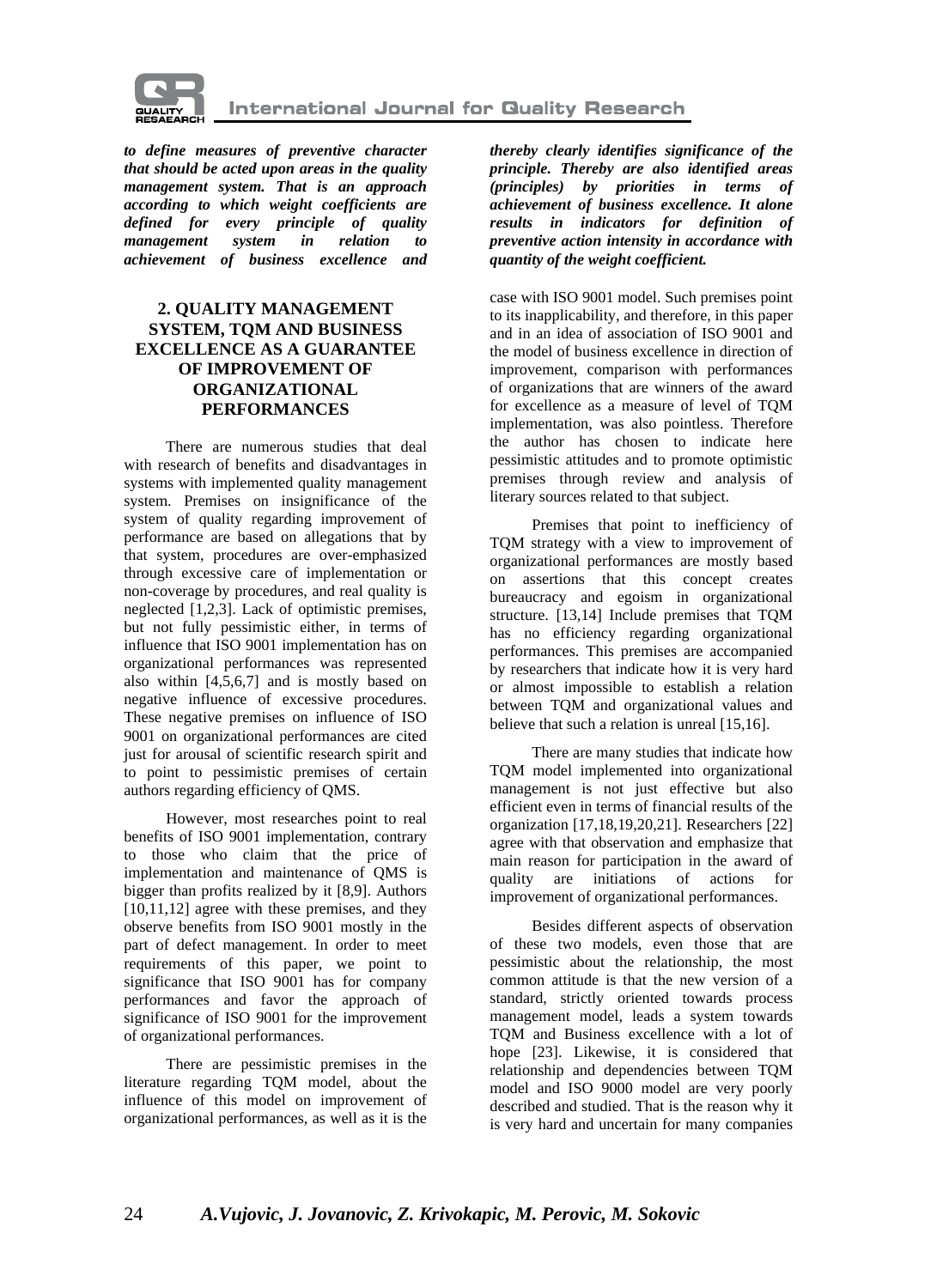

that have an ISO certificate to achieve TQM conception [24]. That statement precisely justifies the essence of this paper and tendency to establish the unique approach for association of these two models with a purpose to identify measures for improvement. Conclusions that

# **3. IMPLEMENTATION OF AHP METHOD FOR DETERMINATION OF QMS PRINCIPLE SIGNIFICANCE COEFFICIENTS IN ACHIEVING BUSINESS EXCELLENCE**

In order to establish an approach for comparison of performances of organizations with certified QMS with performances of organizations that participated in competition for the Oscar for quality award, literary sources and expert analyses were used as well as capacities of the software for expert decisionmaking. Direct relationship with clearly indicated weight coefficients whereby strength of correlation between requests of ISO 9001 standard and criteria for the awards of business excellence is defined, according to information that were available to the author, can not be found in the literature. Certainly, that fact represents the result of research of literary sources and consultations with experts from our regions, which deal with models of business excellence. In attempt to establish a relationship between principles of ISO 9001 standard and criteria of business excellence, we have considered a relation between postulates and criteria of business excellence [25] as well as a relation between concept of European award for quality and principles of QMS [26]. We have also considered a level of incorporation of criteria for EFQM award for business excellence with ISO 9000 standard [27] as to get an impression of significance of a relation. With these elements, as a support to attempts in direction of establishment of a relationship between the model of business excellence ISO 9000 standard, and clear relations established between criteria of EFQM model themselves were also taken into account (all criteria are related although those strong or clear relations stand out), as follows [28]:

- Management of human resources and satisfaction of employees,
- Management of processes and satisfaction of a buyer,

describe influences of each model on improvement of organizational performances also indicate that any improvement in one or the other model results in improvement of organizational performances too, even those of financial character.

- Politics and strategy and first five criteria and
- Politics and strategy and business results

It should be emphasized that during analysis of this relations, we used literature related to European award for quality and literature related to the award Oscar for quality. That is justified because these two models coincide in big percentage (90%) [29]. This paper presents coefficients of significance in relation to the award Oscar for quality because of their further application and availability of information required for development of a model for improvement of organizational performances.

Based on:

- Stated literary sources,
- Analysis of ISO 9001 standard,
- Analysis of QMS principles and comparison with criteria and sub-criteria of the award Oscar for quality model and
- Through intensive consultations with experts from the field of QMS and business excellence during several iterative (repeated, frequent) cycles,

Correlation table (Table 1) of QMS principles and criteria of the award Oscar for quality model has been realized.

Moreover, on the basis of established relations we enter AHP (Analytic Hierarchy Process) methodology in order to determine percentage ration or in other words to determine a level of significance of certain principles of ISO 9001 model in achieving business excellence according to the model of Oscar for quality. Application of AHP methodology is supported by software for expert decision-making wherein a goal is defined as a starting point. Expert Choice is the most commonly used software as a support to AHP methodology [30] and it has been used in production of this paper also [31].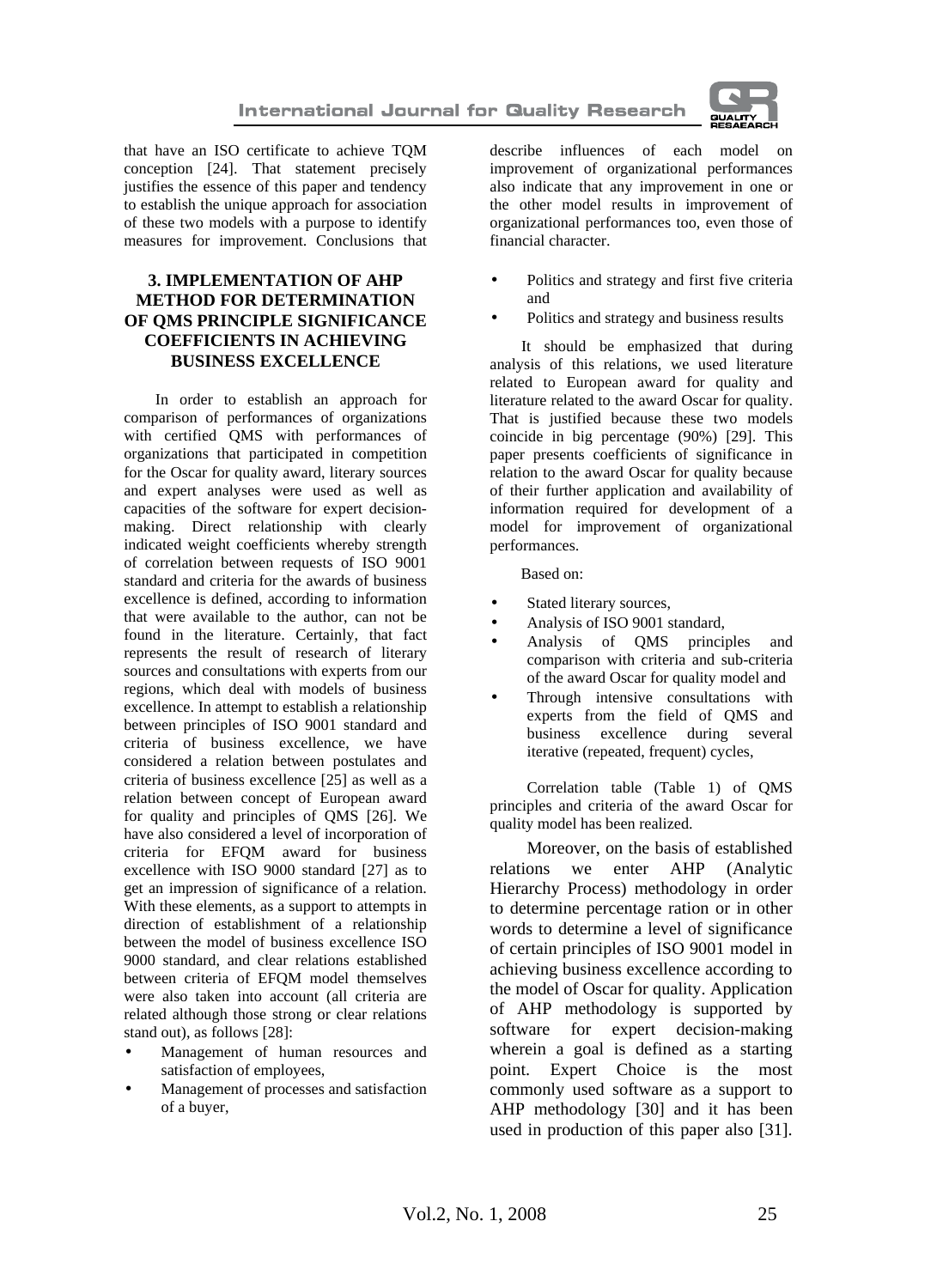

This paper sets a goal of achieving business excellence that is theoretically characterized by criteria of the Oscar for quality award and related points (Table 2).

| <b>Oscar</b> for |            |                         |                                                               |                     |                |                            |                           |                  |                  |
|------------------|------------|-------------------------|---------------------------------------------------------------|---------------------|----------------|----------------------------|---------------------------|------------------|------------------|
| quality          |            |                         |                                                               |                     |                |                            |                           |                  |                  |
| Criteria         |            | Politics and strategies | Management of human                                           | Management of other |                | Sarisfaction of the larger | Satisfaction of employees |                  |                  |
|                  |            |                         |                                                               |                     |                |                            |                           |                  |                  |
|                  |            |                         |                                                               |                     | Management of  |                            |                           | Social influence | Business results |
|                  |            |                         |                                                               |                     |                |                            |                           |                  |                  |
|                  | Leadership |                         | resources                                                     | resources           | processes      |                            |                           |                  |                  |
| QMS              |            |                         |                                                               |                     |                |                            |                           |                  |                  |
| Principles       |            |                         |                                                               |                     |                |                            |                           |                  |                  |
|                  |            |                         |                                                               |                     |                |                            |                           |                  |                  |
|                  | 2          | $\overline{2}$          | 3                                                             | 4                   | 1              | 1                          | 2                         | 3                | $\overline{2}$   |
| User-related     | (E1)       | (E1)                    | (E1)                                                          | (E1)                | (1)            | (E1)                       | (E1)                      | (1)              | (E1)             |
| crientation      | 5          | 2                       | 5                                                             | S                   | 5              | 1                          | 5                         | 5                | 3                |
|                  | (E2)       | (E2)                    | (H2)                                                          | (E2)                | (E2)           | (H2)                       | (E2)                      | (E2)             | (E2)             |
|                  | 1          | 1                       | 1                                                             | 4                   | 1              | 2                          | ı                         | 3                | 2                |
| Leadership       | (E1)       | (E1)                    | (E1)                                                          | (E1)                | (E1)           | (E1)                       | (E1)                      | (E1)             | (E1)             |
|                  | 1          | 5                       | 5                                                             | 5                   | 5              | 5                          | 5                         | 5                | 5                |
|                  | (1:2)      | (12)                    | (1:2)                                                         | (1:2)               | (112)          | (12)                       | (1:2)                     | (1.2)            | (1:2)            |
|                  | 1          |                         | 1                                                             | 3                   | 1              | 2                          | ı                         | 3                | 2                |
| Involvement of   | (E1)       | (E1)                    | (E1)                                                          | (E1)                | (E1)           | (E1)                       | (E1)                      | (E1)             | (E1)             |
| employees        | 5          | 5                       | 2                                                             | S                   | 5              | 5                          | ī                         | 5                | 5                |
|                  | (E2)       | (E2)                    | (E2)                                                          | (E2)                | $(\pm 2)$      | $(\dot{E}2)$               | (L2)                      | (L2)             | (E2)             |
|                  | 1          | 2                       | 1                                                             | 2                   | 1              | 1                          | 2                         | 3                | 2                |
| Process          | (E1)       | (E1)                    | (E1)                                                          | (E1)                | (E1)           | (E1)                       | (E1)                      | (E1)             | (E1)             |
| upprouch         | 5          | 5                       | 5                                                             | S                   | 1              | 5                          | 5                         | 5                | 5                |
|                  | (E2)       | (E2)                    | (H2)                                                          | (E2)                | (E2)           | (H2)                       | (E2)                      | (E2)             | (E2)             |
| Systematic       | 2          | 2                       | 1                                                             | 3                   | 2              | $\overline{2}$             | 2                         | 2                | 3                |
| approach to      | (E1)       | (E1)                    | (E1)                                                          | (E1)                | (E1)           | (E1)                       | (E1)                      | (E1)             | (E1)             |
| management       | 5          | 2                       | 5                                                             | 5                   | Ž              | 5                          | 5                         | 5                | 5                |
|                  | (E2)       | (E2)                    | (E2)                                                          | (E2)                | $(\square 2)$  | (E2)                       | (E2)                      | (T2)             | (E2)             |
|                  | 1          | 2                       | $\mathbf{1}$                                                  | 3                   | 1              | 2                          | ı                         | 2                | 3                |
| Constant         | (E1)       | (E1)                    | (E1)                                                          | (E1)                | $(\pm 1)$      | $(\pm 1)$                  | $(\text{E1})$             | (L1)             | (E1)             |
| improvement      | 5          | 5                       | 5                                                             | 3                   | 3              | 5                          | 5                         | 5                | 5                |
|                  | (E2)       | (F.2)                   | (E2)                                                          | (F.2)               | (E2)           | (E2)                       | (F.2)                     | (E2)             | (F.2)            |
|                  | 1          | $\overline{2}$          | 1                                                             | 3                   | 1              | 2                          | $\mathbf{1}$              | $\overline{2}$   | 3                |
| Decision making  | (E1)       | (E1)                    | (E1)                                                          | (E1)                | (E1)           | (E1)                       | (E1)                      | (E1)             | (E1)             |
| based on facts   | 5          | 5                       | 5                                                             | 5                   | $\overline{z}$ | 3                          | 5                         | 5                | 2                |
|                  | (E2)       | (E2)                    | (E2)                                                          | (E2)                | (E2)           | $(\pm 2)$                  | (E2)                      | (E2)             | (F.2)            |
| Mutually useful  | š          | 2                       | 2                                                             | Z                   | ľ              | ľ                          | 2                         | ı                | z                |
| relations with   | (E1)       | (E1)                    | (E1)                                                          | (E1)                | $(\square 1)$  | $(\mathbb{E}1)$            | (E1)                      | (L1)             | (E1)             |
| suppliers        | 5          | 2                       | 5                                                             | 5                   | 5              | 5                          | 5                         | Ž                | 5                |
|                  | (E2)       | (E2)                    | (E2)                                                          | (E2)                | $(\square 2)$  | (E2)                       | (E2)                      | (12)             | (E2)             |
|                  | Grade      |                         | Refers the grades given by ex <b>pert 1</b> on the scale from |                     |                |                            |                           |                  |                  |
|                  | (EI)       |                         | 1-3 where 1 has the biggest significance                      |                     |                |                            |                           |                  |                  |
| Legend:          | Grade      |                         | Refers the grades given by expert 2 on the scale from         |                     |                |                            |                           |                  |                  |
|                  | (12)       |                         | 1-5 where 1 has the biggest significance.                     |                     |                |                            |                           |                  |                  |
|                  |            |                         |                                                               |                     |                |                            |                           |                  |                  |

*Table 1. Correlation of QMS principles and criteria of the award Oscar for quality model*

| <b>Criterion title</b> | <b>Points</b> |
|------------------------|---------------|
| Leadership             |               |
| Politics and strategy  |               |
| Human resources        |               |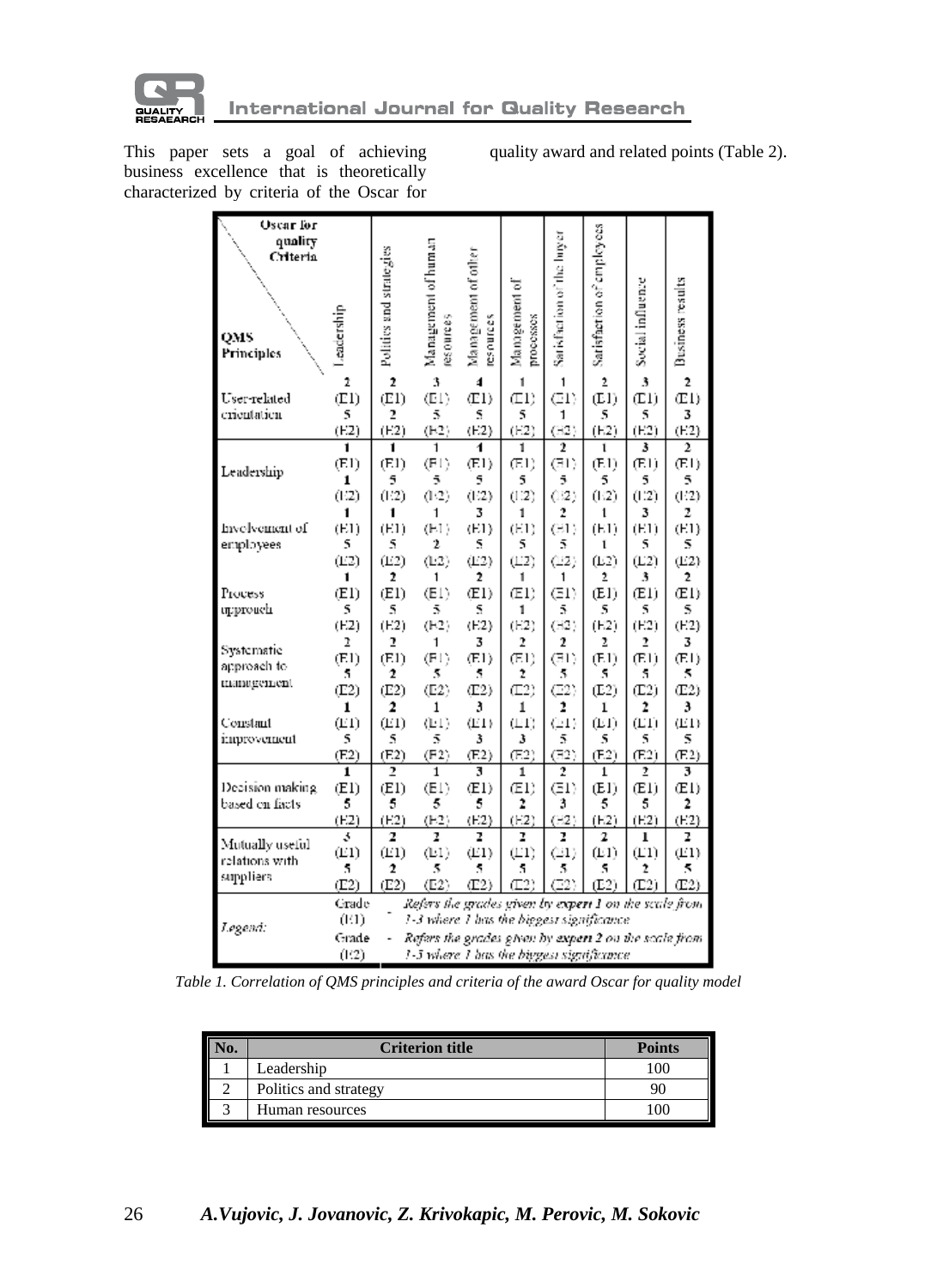**International Journal for Quality Research** 



|   | Partnership and resources    | 110 |
|---|------------------------------|-----|
|   | Processes                    | 150 |
| 6 | Satisfaction of a buyer/user | 150 |
|   | Satisfaction of employees    | 90  |
|   | Social influence             | 60  |
|   | <b>Business results</b>      | 150 |
|   | Total                        |     |

*Table 2. Model of the Oscar for quality award* 

Therefore, organizations tend to win presented points in the field of criteria represented in table 2, and thereby achieve business excellence. Figure 1 presents a starting form for AHP methodology and accompanying software, wherein a goal and criteria are defined for achievement of that goal. This form also includes alternatives (QMS principles in

this case). Grading of alternatives is done individually in relation to every criterion (criteria of business excellence) and they are especially graded in relation to the goal through points given in the model of the Oscar for quality. There is also some place left in the form for a textual description of a model's goal.



*Figure 1. Starting form for definition of a goal and grading of criteria for goal achievement* 

Procedure of grading of problem hierarchy elements (goal, level of criterion – criteria of business excellence and one level of alternatives – QMS principles) relates to grading of elements in pairs that belong to the same level in relation to the element from the previous level. Grading for an actual problem wherein a three-layer hierarchy is present (goal, 1 level of criteria, 1 level of alternatives) was done top down, meaning grading of criterion in

relation to the goal first, and then in the next pass grading of alternatives in relation to every criterion individually. That is, the goal is on top and it is not being compared with any other element so comparison starts from the second level of hierarchy.

Comparisons in pairs are performed by grading according to Saaty scale given in Table 3, which is considered a standard in application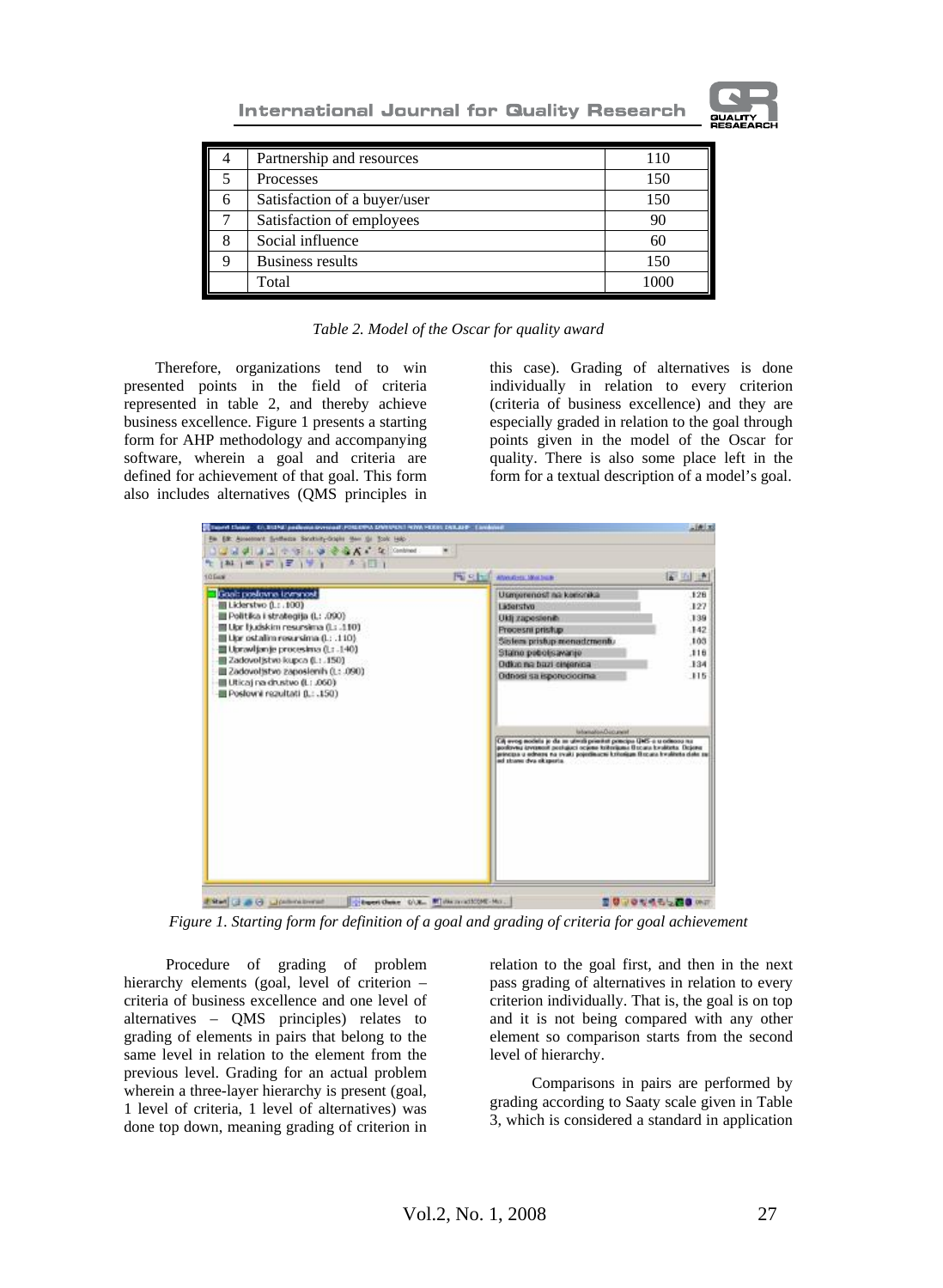

of AHP. Of course, grades (points) according to criteria of the Oscar for quality were completely validated throughout procedure of first grading.

|         | Scale of comparison (Saaty)                                                                                                                 |  |  |  |  |  |
|---------|---------------------------------------------------------------------------------------------------------------------------------------------|--|--|--|--|--|
|         | $s = \{\frac{1}{9}, \frac{1}{8}, \frac{1}{7}, \frac{1}{6}, \frac{1}{5}, \frac{1}{4}, \frac{1}{3}, \frac{1}{2}, 1, 2, 3, 4, 5, 6, 7, 8, 9\}$ |  |  |  |  |  |
|         | Same significance                                                                                                                           |  |  |  |  |  |
| 3       | Weak dominance                                                                                                                              |  |  |  |  |  |
|         | Strong dominance                                                                                                                            |  |  |  |  |  |
|         | Very strong dominance                                                                                                                       |  |  |  |  |  |
| u       | Absolute dominance                                                                                                                          |  |  |  |  |  |
| 2,4,6,8 | Inter-values used to represent a compromise between<br>grades                                                                               |  |  |  |  |  |

*Table 3. Saaty scale for comparison in pairs* 

Results of comparison for a level of criterion in relation to the goal-business excellence were given in Figure 2.

| Sie Edit Americanet Inconsistency Go Tesic Help                                                                                                                                                               | Stapest Choice C/UEE/W/podeves is weport/POSLOVNA IZVRSNOST NOVA NODEL DWAAHP |                                                                                               |      |      |                  |      |      |      | $-101$ $\times$ |
|---------------------------------------------------------------------------------------------------------------------------------------------------------------------------------------------------------------|-------------------------------------------------------------------------------|-----------------------------------------------------------------------------------------------|------|------|------------------|------|------|------|-----------------|
|                                                                                                                                                                                                               |                                                                               |                                                                                               |      |      |                  |      |      |      |                 |
| 12342438181827                                                                                                                                                                                                |                                                                               |                                                                                               |      |      |                  |      |      |      |                 |
| 化分解 网络 (第1条) 第1回)                                                                                                                                                                                             |                                                                               |                                                                                               |      |      |                  |      |      |      |                 |
| Liderstvo                                                                                                                                                                                                     |                                                                               |                                                                                               |      |      |                  |      |      |      |                 |
|                                                                                                                                                                                                               |                                                                               |                                                                                               |      |      |                  |      |      |      |                 |
|                                                                                                                                                                                                               |                                                                               |                                                                                               |      |      |                  |      |      |      |                 |
| Compare the relative importance with respect to: Goal: poslovna izvrsnost                                                                                                                                     |                                                                               |                                                                                               |      |      |                  |      |      |      |                 |
|                                                                                                                                                                                                               |                                                                               |                                                                                               |      |      |                  |      |      |      |                 |
|                                                                                                                                                                                                               |                                                                               |                                                                                               |      |      |                  |      |      |      |                 |
|                                                                                                                                                                                                               |                                                                               |                                                                                               |      |      |                  |      |      |      |                 |
|                                                                                                                                                                                                               |                                                                               |                                                                                               |      |      |                  |      |      |      |                 |
|                                                                                                                                                                                                               |                                                                               |                                                                                               |      |      |                  |      |      |      |                 |
|                                                                                                                                                                                                               | Liderchee                                                                     | Politika i si Uprijedski Uprostalin Upravljanji Zadovoljst Zadovoljst Uticaj na 6 Poslovni re |      |      |                  |      |      |      |                 |
|                                                                                                                                                                                                               |                                                                               | 1.11                                                                                          | 1.1  | 1.1  | 1.4 <sub>1</sub> | 1.5  | 1.11 | 1.66 | 1.5             |
|                                                                                                                                                                                                               |                                                                               |                                                                                               | 1.22 | 1.22 | 1.55             | 1.66 | 1.0  | 1.5  | 1.65            |
|                                                                                                                                                                                                               |                                                                               |                                                                                               |      | 1.0  | 1.27             | 1.36 | 1.22 | 1.83 | 1.35            |
|                                                                                                                                                                                                               |                                                                               |                                                                                               |      |      | 1.27             | 1.35 | 1.22 | 1.83 | 1.36            |
|                                                                                                                                                                                                               |                                                                               |                                                                                               |      |      |                  | 1.07 | 1.55 | 2.33 | 1.07            |
|                                                                                                                                                                                                               |                                                                               |                                                                                               |      |      |                  |      | 1.66 | 2.5  | 1.8             |
|                                                                                                                                                                                                               |                                                                               |                                                                                               |      |      |                  |      |      | 1.5  | 1.88            |
| Politika i strategija.<br>Liderstve<br>Pelitika i strategija<br>Upr ljudskim resursima<br>Uprostalin resursima<br>Upravljanje procesima<br>Zedovoljstvo kupca<br>Zadronijstvo zapastenih<br>Uticaj na drustvo |                                                                               |                                                                                               |      |      |                  |      |      |      | 2.5             |

*Figure 2. Results of comparison for a level of criterion in relation to the goal* 

Grading of alternatives in relation to individual criteria is not performed by mutual comparison but the use of so called Data Grid recommended for usage when there is a great number of elements from one level whose values vary according to some law (formula). Data Grid combines the strength of paired comparison with possibility of grading hundreds or even thousands of alternatives. Two experts performed grading of principles in relation to criteria of business excellence independently according to their individually chosen scales (formulas). Table with results of grading of principles in relation to business excellence criteria is given in Figure 3; results were transferred from the previously presented Table 1. Same form is used for the grading of second expert.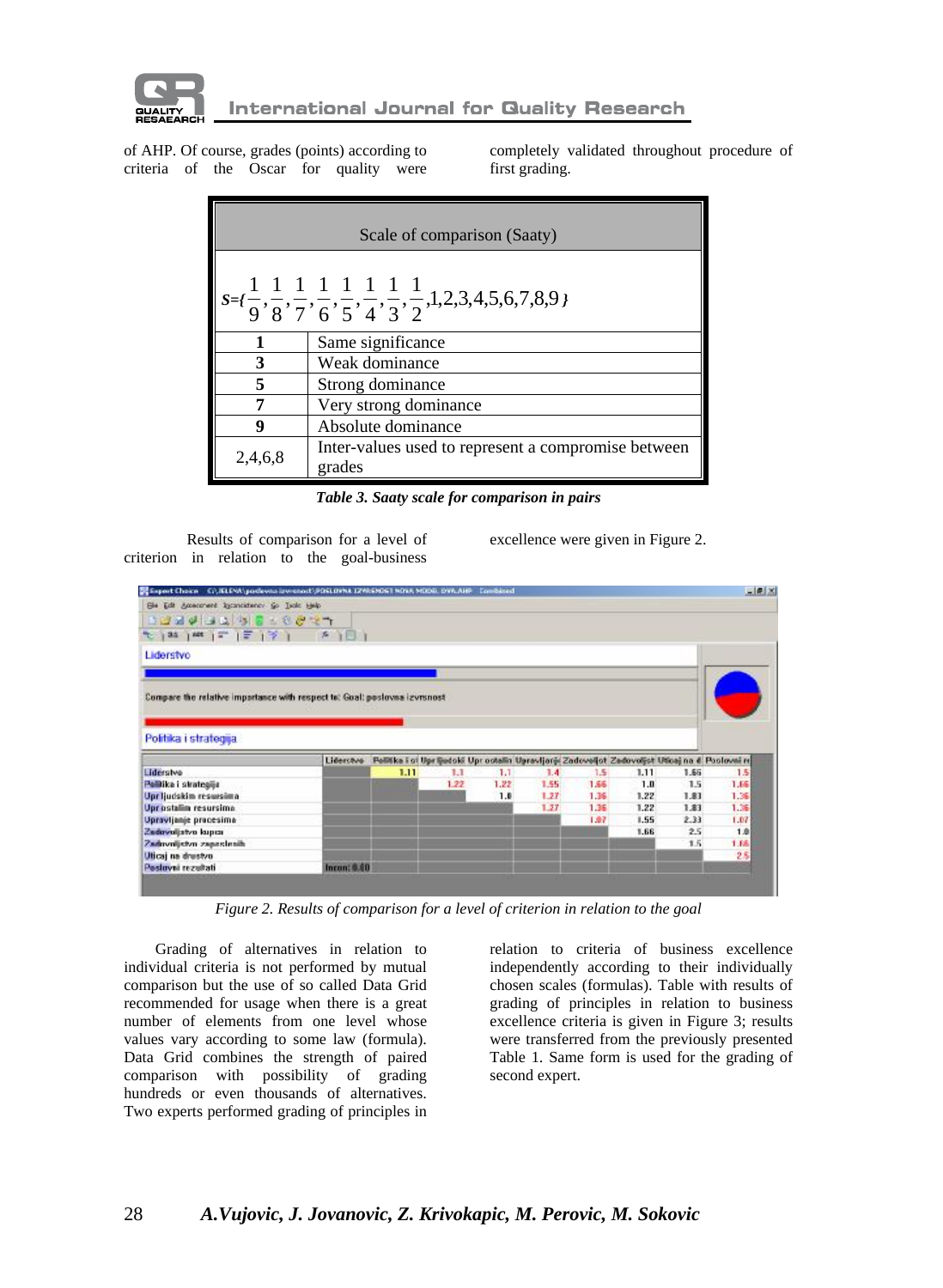

# **International Journal for Quality Research**

| $\tau$ )    |                                           |              |              | ★ j目                         |                                        |                                      |                                   |                                                 |
|-------------|-------------------------------------------|--------------|--------------|------------------------------|----------------------------------------|--------------------------------------|-----------------------------------|-------------------------------------------------|
|             | $\mathbf{I}$                              |              | $\mathbf{z}$ |                              | $\mathbf{S}$                           | ٠                                    |                                   | ы                                               |
|             | 1. (1.000)                                |              | 2.1589       |                              | 3 (252)                                | 4 ( 824)                             |                                   | 5 (1978)                                        |
|             |                                           |              |              |                              |                                        |                                      |                                   |                                                 |
|             | keatmode                                  |              |              | <b>RATINGS</b>               | <b>BATNES</b>                          | <b>FIATINGS</b>                      | <b>EATING3</b>                    | <b>BATINGS</b>                                  |
|             | AID Alternative                           | Total        | Costs        | Lideratvo<br>$(L - 100)$     | Palitiko i<br>stratu qua<br>$0 - 1916$ | Upr (udskim)<br>renarsimo<br>(1.110) | Upricatalim<br>mouning<br>(1.110) | <b>Upscylianje</b><br>processima<br>$(1 - 140)$ |
| AI          | <b>Plus mjerencafina</b>                  | 273          |              | Б                            |                                        | Б                                    | 5                                 |                                                 |
| $\lambda$ 3 | derive.                                   | 158          |              |                              | t                                      | 5                                    | 5                                 | ă                                               |
| $\lambda$ 3 | Mukij asposlovik                          | 198          |              | 5                            | t.                                     | Z                                    | 5                                 | š                                               |
| $\lambda$ 1 | Pilmocooni priolup:                       | 196          |              | 5                            | t                                      | 5                                    | 5                                 |                                                 |
| 45          | gi Siciem ministro                        | 67           |              | 5                            |                                        | 5.                                   | 5                                 |                                                 |
| Äã          | 978462pobogsavere                         |              |              | 5                            | 5                                      | 5                                    | 3                                 | $\overline{3}$                                  |
| A7<br>A3    | Cliquerio ball cinjerico.<br>villation of | 222<br>$+32$ |              | 5<br>$\overline{\mathsf{S}}$ | 5<br>ž                                 | 5<br>5                               | 5<br>$\overline{\mathbf{s}}$      | ë<br>Ŧ                                          |
|             |                                           |              |              |                              |                                        |                                      |                                   |                                                 |
| н           |                                           |              |              |                              |                                        |                                      |                                   | 뇌                                               |

*Figure 3. Results of grading by one expert* 

Last phase in AHP methodology is the synthesis of results, which implies final determination of priorities of alternatives in relation to positioned goal. It is also very important to determine a level of inconsistence of results that is automatically derived by this software package upon activation of synthesis. Level of inconsistency (consistent -compliant, sustainable) according to this methodology should range between 0 and 0.1. Figure 4 presents synthesis of group decision-making results with final list of QMS principles' significance in relation to business excellence with a very good level of inconsistency.

| 1.8004                                                  | De Der Tanto                                                                                                                                                                              | Choost Croise CLYLEW perform invested POSCAN LIVENIGE HOME ROLL DWARE 43                              | <b>AIDIM</b><br>7 S L                        |
|---------------------------------------------------------|-------------------------------------------------------------------------------------------------------------------------------------------------------------------------------------------|-------------------------------------------------------------------------------------------------------|----------------------------------------------|
| Goal: poste<br><b>ELiderstw</b>                         | A<br><b>DIARAGEMENT</b><br><b>Details</b><br><b>Summer</b><br>Six by blow                                                                                                                 | F 16si moto<br><b>CASTLEDGE</b><br>Livea                                                              | 126.2<br>127                                 |
| <b>DPolitica</b><br>Upr Fach<br>Upr osta<br>ELipravija) | Zadovolt Passei pida                                                                                                                                                                      | Cambined instance - Symbosis with respect to Good govice as commist<br>Danal Immediatory of 28<br>142 | 139<br>.142<br>105 <sub>1</sub><br>.116<br>۰ |
|                                                         | Zadovoči un mento<br><b>ELEIGA)</b> nel <sup>Office</sup> refer manes<br>Liberativa<br>Postovni dagesa rataista<br>State poolerings<br>Odnosi pa igenvzlodina<br>Sidongsidup sania@inarku | 739<br>TM.<br>$\overline{u}$<br>œ<br>16<br>TB<br>TOV.                                                 | ---<br>its Briene<br>Blake dobe out          |
|                                                         |                                                                                                                                                                                           |                                                                                                       |                                              |
|                                                         |                                                                                                                                                                                           |                                                                                                       |                                              |
|                                                         |                                                                                                                                                                                           |                                                                                                       |                                              |
|                                                         |                                                                                                                                                                                           |                                                                                                       |                                              |

*Figure 4. Synthesis of group decision-making results*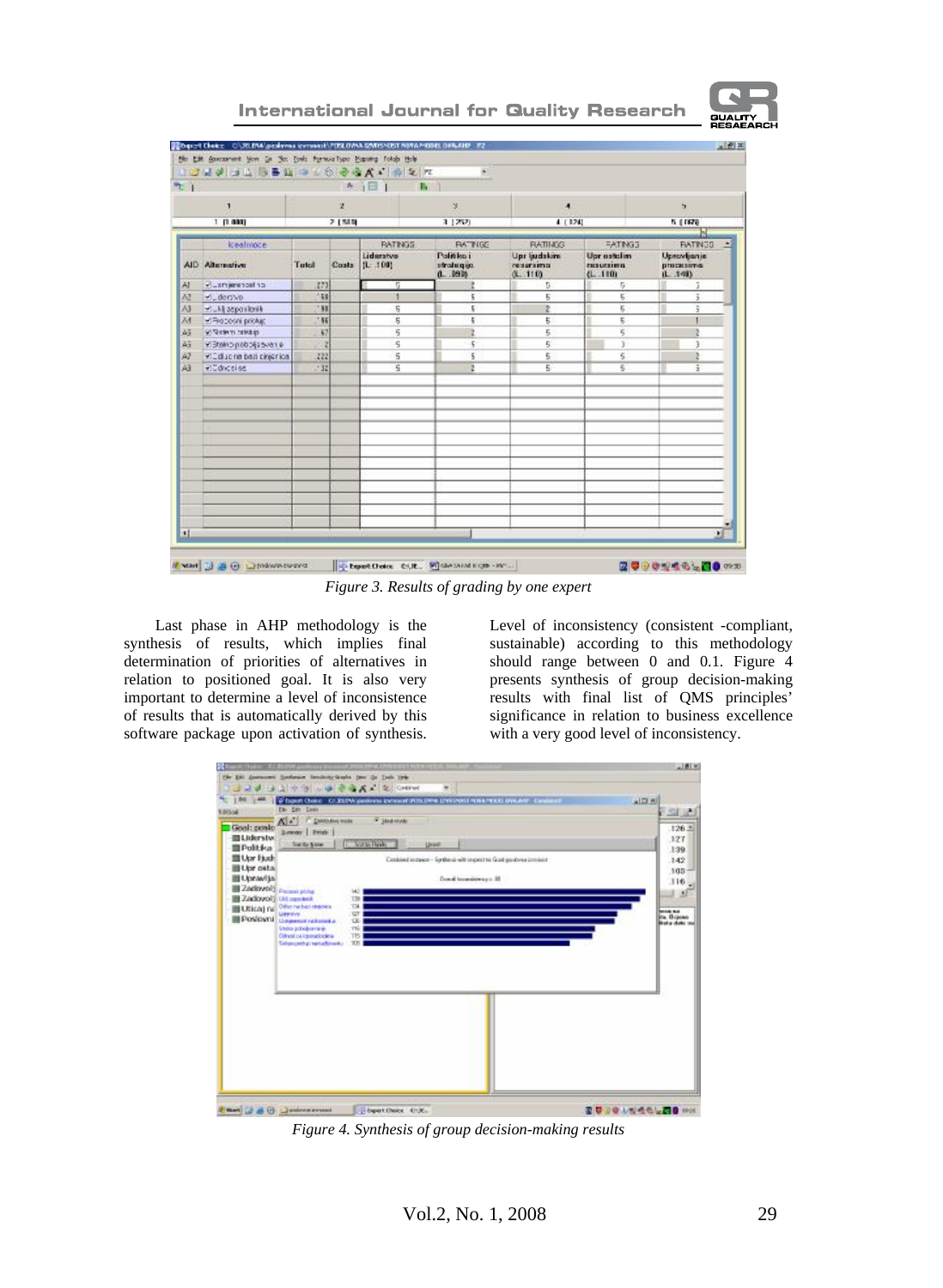

Derived results of grading of business excellence criteria and QMS principles are graphically presented in Figure 5, and it also includes graphical interpretation of principles'

significance in relation to every criterion individually, derived by combination of both experts' results.



*Figure 5. Graphical display of derived results*

Layout of the quality management system principles and their belonging weight coefficients in terms of achieving the goal, i.e. business excellence can be observed from the Figure 4. It is obvious that the process approach is the most significant principle that has the biggest weight coefficient too and therefore the biggest influence in terms of achieving business excellence. Therefore, organizations that tend to achieve the excellence must give priority and to the biggest extent pay attention exactly to process modeling and elements comprised by the principle of process approach. That also means from the position of improvement in terms of preventive action, that organizations must give a priority and direct a preventive action with the strongest intensity to activities of process modeling and thus perform improvement, and thereby also the strongest influence or in other words a contribution in direction of achieving business excellence.

As a second by significance is a principle of involvement of employees, which together with a principle of decision-making based on facts and a principle of process approach makes one group considering that difference between the weight coefficients is uniform and small. It can be noticed from a Figure 4 that histogram representation has a change in terms of continuity and that following two principles are observed with approximately same weight coefficients - leadership and user-related orientation. Then again two principles are separated, constant improvements and relations with supplier, and in the end, with a significant difference in comparison with others, a principle of systematic approach to management is isolated and it has a weight coefficient considerably smaller than previous ones in terms of numbers that prevail on the diagram from the Figure 4.

Now we can start an analysis in terms of criticism of principles with a view to achieve business excellence. If you apply Pareto method and rule 70/30 to the histogram layout, i.e. results from the Figure 4, »priority « or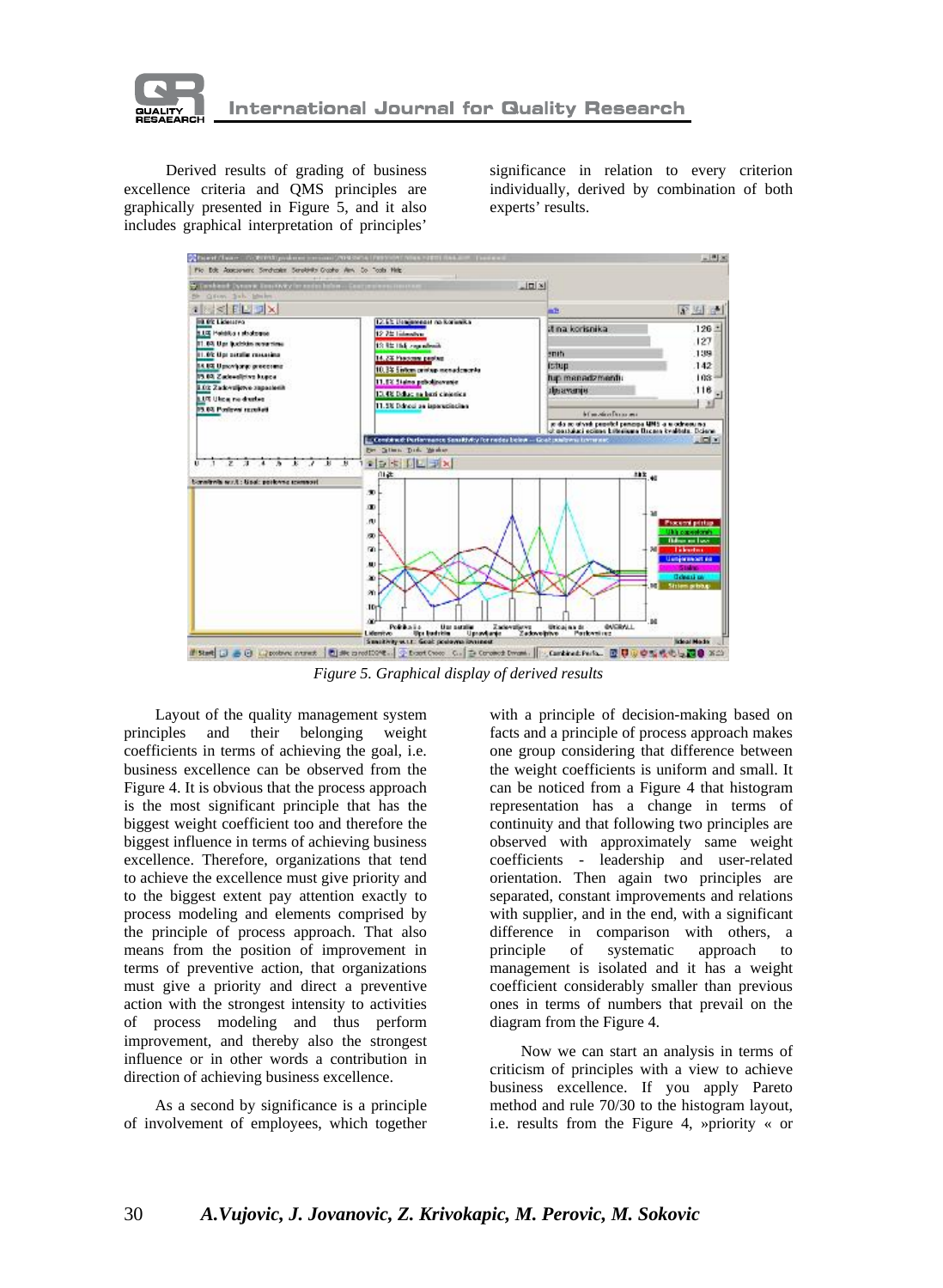

»critical« principles in relation to achieving business excellence can be separated. Therefore, in this way we can find areas (principles) that must be affected by organizations in order to achieve business excellence. Through application of the Pareto method following group of principles is isolated:

- Process approach,
- Involvement of employees,
- Decision-making based on facts,
- Leadership and
- User-related orientation.

#### **4. FINAL OBSERVATIONS**

Improvement of business processes performances and organizational performances represent the constant tendency and, it could be said, the necessary concern of organizations that operate on contemporary business scene. That is the necessity that guarantees survival of organizations and, depending on intensity, even prestige on the market. On the other hand, standardization and tendency towards uniformity obliges organizations to implement standards even in management systems and thereby in the quality management system.

Besides opposite premises in terms of influence of quality management system on improvement of organizational performances, premises of positive influence and profit achievement that can me measured in financial indicators are dominant and accepted in this paper. Therefore, improvement in the part of QMS entails the improvement of organizational performances. As a significant element in current business conditions and ever-growing tendency of organizations to achieve a competitive advantage, there is an emerging approach of TQM as QMS followers in direction of achieving top organizational performances. Relationship between these two models is very poorly described and defined which is the good reason for initiation of research in that direction. Based on that fact, through analysis of literary sources, consultations with experts and expert analyses, in several iterations, correlation table of QMS principles and criteria of business excellence model was realized. Thereby conditions are created to enter AHP methodology and apply accompanying software for expert decisionmaking, determine individual weight

Therefore, that is the group of the most important principles in terms of achieving business excellence. Through improvement in these areas and achievement of top values organizations shall certainly realize the biggest part of improvement and create the most significant preconditions for achieving business excellence. Of course, that is only the necessary condition but other areas eliminated by Pareto approach must not be forgotten and top performances must be established there also. Certainly, five areas (principles) isolated by Pareto method are priority in terms of achieving business excellence.

coefficients of all QMS principles in direction of achieving business excellence. In that way areas with the biggest influence on achieving business excellence are identified by priorities.

Thereby points for improvement i.e. intensity of improvement with a purpose of achieving business excellence are identified by priorities. It can be concluded that organizations have to pay attention primarily on area of process approach and to preferably implement the biggest improvements in that part as to create significant preconditions for business excellence. Also, Pareto method selects a group of the five most significant or priority principles out of eight areas or principles Organizations that realize improvements in those area and bring them to the level of excellence, realize the biggest part of improvement and create the excellent and key preconditions for achieving business excellence and achieving top organizational performances.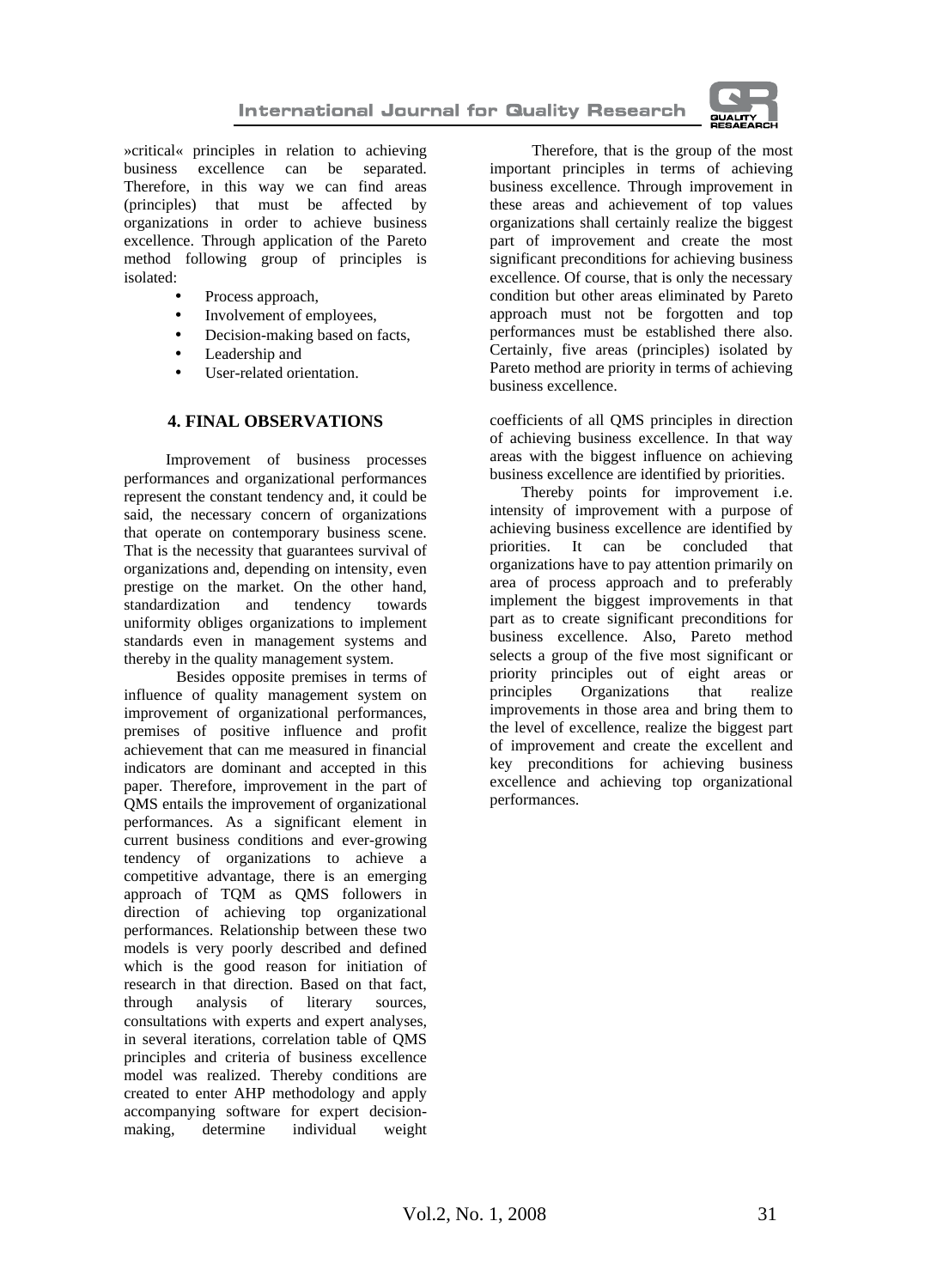

#### **REFERENCES**

- [1] Seddon J., "*In Pursuit of Quality: Case Against ISO 9000"* 1997., (Cork: Oak Tree Press).
- [2] Cuff E., Sharrock W., Francis D., "*Perspectives in Sociology",* 1979, (London: Routledge).
- [3] Wenger E., "*Communities of Practice: Learning, Meaning, and Identity*", 1998, (Cambridge: Cambridge University Press).
- [4] Terziovski M., Samson D., Dow D., *"The business value of quality management systems certiWcation. Evidence from Australia and New Zealand", Journal of Operations Management, Vol. 15, 1997, pp. 1-18*
- [5] Simmons L., "The relationship between ISO 9000 and business performance: does registration really matters?", Journal of Managerial Issues, Vol. 11 No. 3, 1999, pp. 330-43.
- [6] Lima M., Resende M., Hasenclever L., "Quality certification and performance of Brazilian firms: an empirical study", International Journal of Production Economics, Vol. 66, 2000, pp. 143-7.
- [7] Sun H., "Total quality management, ISO 9000 certification and performance improvement", International Journal of Quality & Reliability Management, Vol. 17 No. 2, 2000, pp. 168-79.
- [8] Casadesus M., Gimenez G., Martõ Bronsoms R., "Tipologõas de empresas certifiicadas segun la normativa ISO 9000. Analisis de los resultados de un estudio empõrico". paper presented at the IX Congreso Nacional de ACEDE, 1999.
- [9] Schenkel A., «Conceptualizing and Exploring the Organizational Effects of ISO 9000: Insights from the 0resund Bridge Project", Total quality management, Vol 15, No. 8, 1155-1168, October 2004.
- [10] Abraham M., Crawford J., Carter D., Mazotta F., *"Management decisions for effective ISO 9000 accreditation", Management Decision, Vol. 38 No. 3, 2000, pp. 182-93.*
- [11] Casadesus M., Jimenez G., "The benefits of the implementation of the ISO 9000 standard: empirical research in 288 Spanish companies", The TQM Magazine, Vol. 12 No. 6, 2000, pp. 432-41.
- [12] Romano P., "ISO 9000: what is its impact on performance?", Quality Management Journal, Vol. 7 No. 3, 2000, pp. 38-56.
- [13] Eskildson L., «Improving the odds of TQMs success», Quality Progress, Vol 27, No 4, pp. 61- 63, 1994.
- [14] Harary O., «Ten reason why TQM doesnt work», Management Review, Vol 86, No 1, pp.38- 44.
- [15] Bergquist T., Ramsing K., «Measuring performance after meeting award criteria», Quality Progress, Vol 32, No 9, pp. 66-72, 1999.
- [16] Przasnyski Z., Tai L., «Stock market to Malcolm Baldrige National Quality Award announcement. Does quality pay?», Total quality Management, Vol 10, No 3, pp.391-200, 1999.
- [17] Schaffer R., Thompson H., "Successful Change Programs Begin with Results", *Harvard Business Review*, September/October 1992, pp 80–89.
- [18] Opara Emmanuel Uzoma, "The Empirical Test of Total Quality Management: An Application of TQM at Chevron and Its Impact on Productivity". *Quality Management Journal*. Vol 4 No 1, p 10, 1996.
- [19] Cherkasky Stanley M, "Total Quality for a Sustainable Overall Service Performance", *Quality,*  pp 4–7, 1992.
- [20] Simmons B., White A., "The Relationship between ISO 9000 and Business Performance: Does Registration Really Matter?" *Journal of Management Issues*, Fall, Vol 11, No 3, pp 330–343, 2000.
- [21] Lemark D., Reed R., «Commitment to Total Quality Management. Is there a relationship with firm performance?, Journal of Quality Management, Vol 2., No1, pp.67-86, 1997.
- [22] Hakes C., «The corporate self assessment bandbook», Third Edition, London, Chapman and Hall, 1996.
- [23] Casadesus M., Karapetrovic S., «An Empirical Study of the Benefits and Costs of ISO 9001: